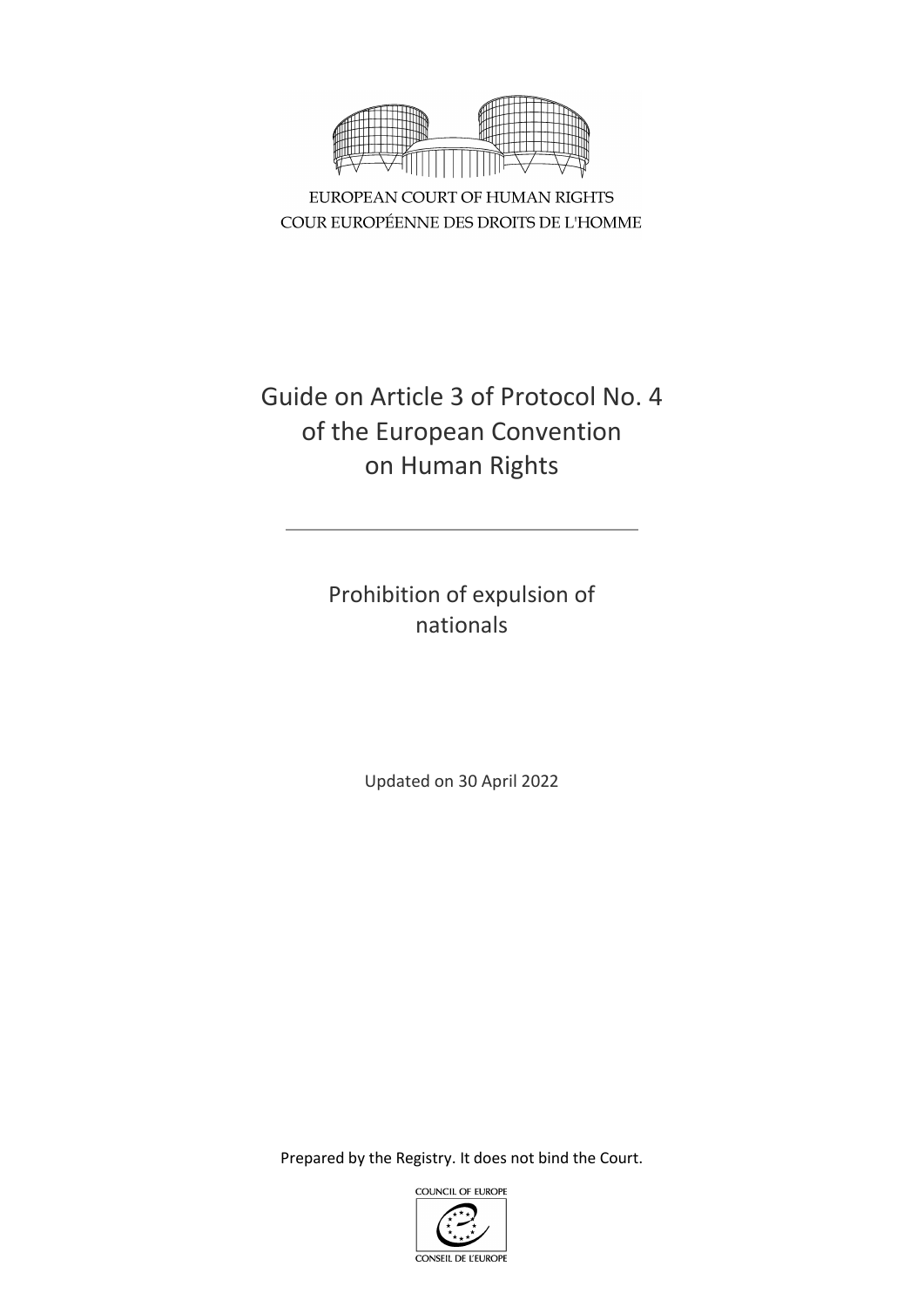Publishers or organisations wishing to translate and/or reproduce all or part of this Guide in the form of a printed or electronic publication are invited to contact *[publishing@echr.coe.int](mailto:publishing@echr.coe.int)* for information on the authorisation procedure.

If you wish to know which translations of the Case-Law Guides are currently under way, please see *[Pending translations](http://www.echr.coe.int/Documents/Translations_pending_ENG.pdf)*.

This Guide was originally drafted in English. It is updated regularly and, most recently, on 30 April 2022. It may be subject to editorial revision.

The Case-Law Guides are available for downloading at *[www.echr.coe.int](http://www.echr.coe.int/Pages/home.aspx?p=caselaw/analysis/guides&c=)* (Case-law – Case-law analysis – Case-law guides). For publication updates please follow the Court's Twitter account at *https://twitter.com/ECHR\_CEDH*.

© Council of Europe/European Court of Human Rights, 2022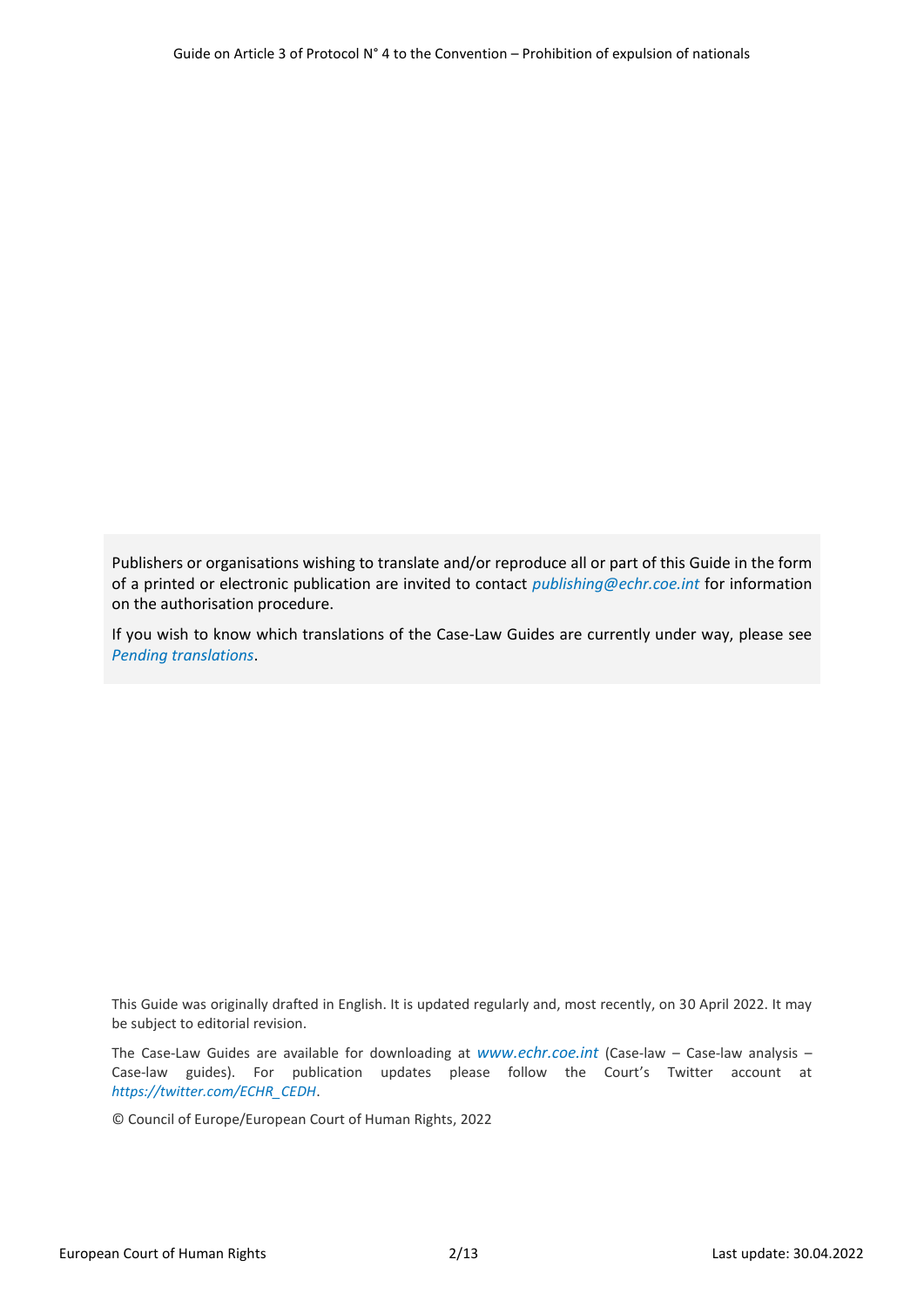## **Table of contents**

<span id="page-2-0"></span>

| II. Personal scope of application: the definition of "nationals" 6 |
|--------------------------------------------------------------------|
|                                                                    |
|                                                                    |
|                                                                    |
|                                                                    |
|                                                                    |
|                                                                    |
|                                                                    |
|                                                                    |
|                                                                    |
|                                                                    |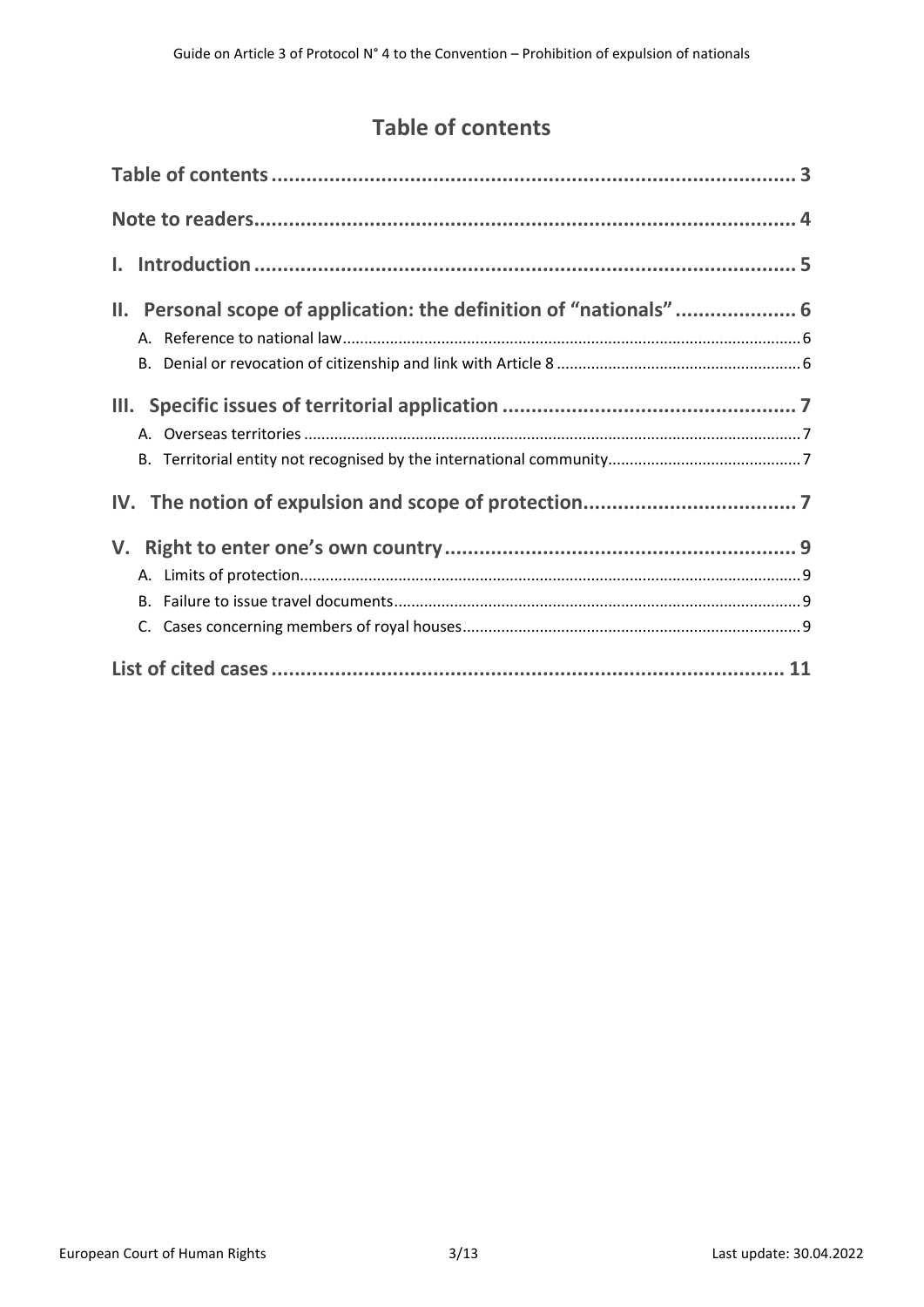# **Note to readers**

<span id="page-3-0"></span>This Guide is part of the series of Case-Law Guides published by the European Court of Human Rights (hereafter "the Court", "the European Court" or "the Strasbourg Court") to inform legal practitioners about the fundamental judgments and decisions delivered by the Strasbourg Court. This particular Guide analyses and sums up the case-law on Article 3 of Protocol  $N^{\circ}$  4 of the European Convention on Human Rights (hereafter "the Convention" or "the European Convention") until 15 January 2021. Readers will find herein the key principles in this area and the relevant precedents.

The case-law cited has been selected among the leading, major, and/or recent judgments and decisions.

The Court's judgments and decisions serve not only to decide those cases brought before the Court but, more generally, to elucidate, safeguard and develop the rules instituted by the Convention, thereby contributing to the observance by the States of the engagements undertaken by them as Contracting Parties (*Ireland v. [the United Kingdom](http://hudoc.echr.coe.int/eng?i=001-57506)*, 18 January 1978, § 154, Series A no. 25, and, more recently, *[Jeronovičs](http://hudoc.echr.coe.int/eng?i=001-165032) v. Latvia* [GC], no. 44898/10, § 109, 5 July 2016).

The mission of the system set up by the Convention is thus to determine, in the general interest, issues of public policy, thereby raising the standards of protection of human rights and extending human rights jurisprudence throughout the community of the Convention States (*[Konstantin Markin](http://hudoc.echr.coe.int/eng?i=001-109868) v. [Russia](http://hudoc.echr.coe.int/eng?i=001-109868)* [GC], 30078/06, § 89, ECHR 2012). Indeed, the Court has emphasised the Convention's role as a "constitutional instrument of European public order" in the field of human rights (*[Bosphorus](http://hudoc.echr.coe.int/eng?i=001-69564)  [Hava Yolları Turizm ve Ticaret Anonim Şirketi](http://hudoc.echr.coe.int/eng?i=001-69564) v. Ireland* [GC], no. 45036/98, § 156, ECHR 2005-VI, and more recently, *[N.D. and N.T. v. Spain](http://hudoc.echr.coe.int/eng?i=001-201353)* [GC], nos. 8675/15 and 8697/15, § 110, 13 February 2020).).

This Guide contains references to keywords for each cited Article of the Convention and its Additional Protocols. The legal issues dealt with in each case are summarised in a *[List of keywords](http://www.echr.coe.int/Documents/HUDOC_Keywords_ENG.pdf)*, chosen from a thesaurus of terms taken (in most cases) directly from the text of the Convention and its Protocols.

The *[HUDOC database](http://hudoc.echr.coe.int/)* of the Court's case-law enables searches to be made by keyword. Searching with these keywords enables a group of documents with similar legal content to be found (the Court's reasoning and conclusions in each case are summarised through the keywords). Keywords for individual cases can be found by clicking on the Case Details tag in HUDOC. For further information about the HUDOC database and the keywords, please see the *[HUDOC user manual](https://www.echr.coe.int/Documents/HUDOC_Manual_ENG.PDF)*.

The case-law cited may be in either or both of the official languages (English or French) of the Court and the European Commission of Human Rights. Unless otherwise indicated, all references are to a judgment on the merits delivered by a Chamber of the Court. The abbreviation "(dec.)" indicates that the citation is of a decision of the Court and "[GC]" that the case was heard by the Grand Chamber. Chamber judgments that were not final when this update was published are marked with an asterisk (\*).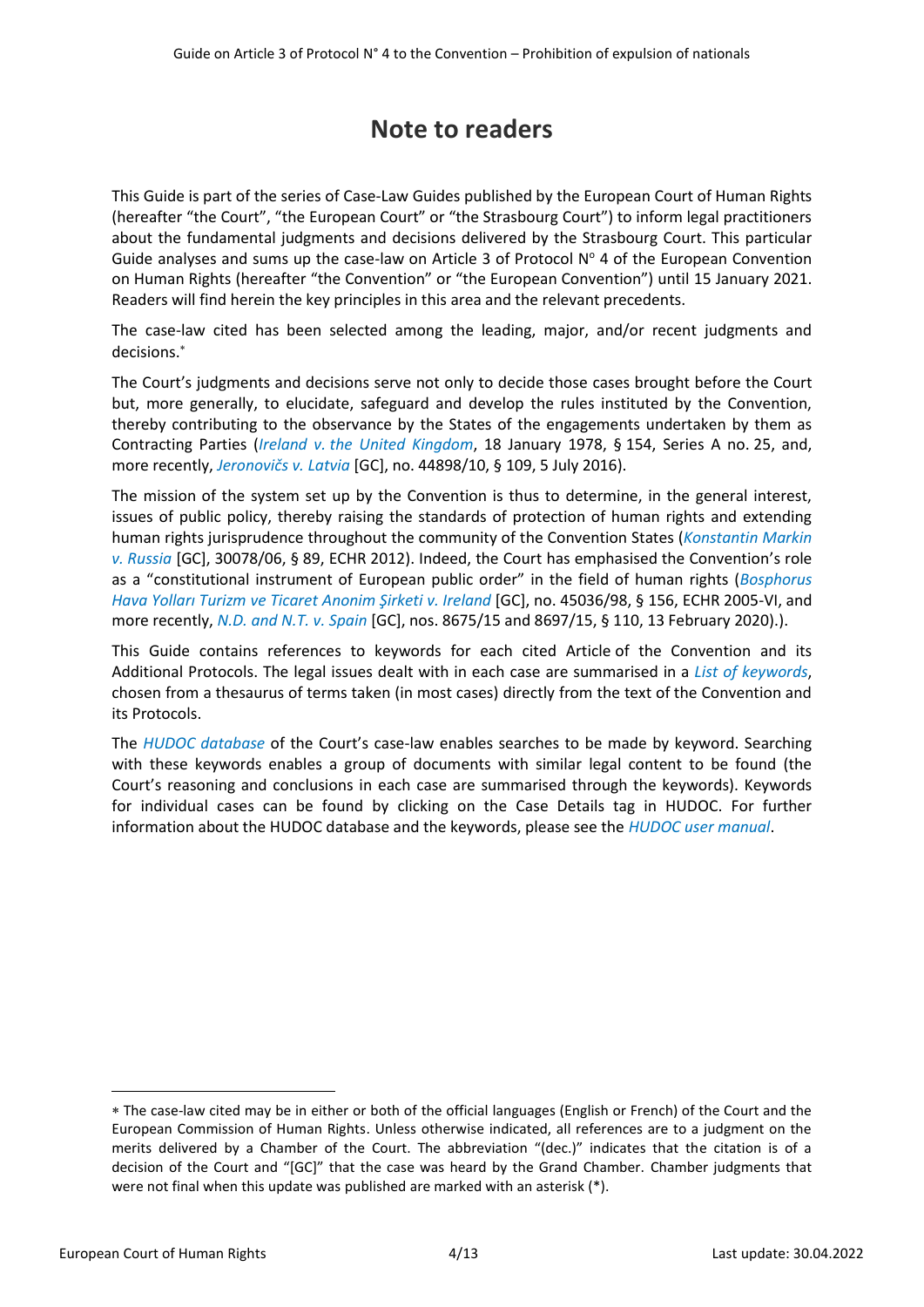# <span id="page-4-0"></span>**I. Introduction**

1. Article 3, Protocol No. 4 guarantees two distinct rights: the right not to be expelled from - and the right to enter - the territory of the State of which one is a national.

2. Protocol No. 4 distinguishes between the expulsion of nationals, which is governed by Article 3, and the expulsion of aliens (including stateless persons), a matter addressed in Article 4.

3. The collective expulsion of nationals is prohibited in the same way as the collective expulsion of aliens referred to in Article 4 of Protocol No. 4 [\(Explanatory Report to Protocol No. 4](https://rm.coe.int/16800c92c0)*,* § 20; *[Case-Law](https://www.echr.coe.int/Documents/Guide_Art_4_Protocol_4_ENG.pdf)  [Guide on Article 4 of Protocol No. 4](https://www.echr.coe.int/Documents/Guide_Art_4_Protocol_4_ENG.pdf)*).

4. The adoption of Article 4 and paragraph 1 of Article 3 cannot be interpreted as in any way justifying measures of collective expulsion that may have been taken in the past (*[Explanatory Report](https://rm.coe.int/16800c92c0)  [to Protocol No. 4](https://rm.coe.int/16800c92c0)*, § 33; *[Hirsi Jamaa and Others](http://hudoc.echr.coe.int/eng?i=001-109231) v. Italy* [GC], 2012 § 174).

5. The expulsion of nationals, whether individuals or groups, is often inspired by political motives [\(Explanatory Report to Protocol No. 4](https://rm.coe.int/16800c92c0)*,* § 21).

6. Article 3 of Protocol No. 4 only prohibits a Contracting State from expelling, or refusing an entry to, its own nationals (*[Maikoe and Baboelal](http://hudoc.echr.coe.int/eng?i=001-2431) v. the Netherlands*, Commission decision, 1994; *[Explanatory Report to Protocol No. 4](https://rm.coe.int/16800c92c0)*, § 29).

7. Article 3 of Protocol No. 4 can therefore be invoked only in relation to the State of which the victim of any alleged violation of this provision is a national (*M. and S. v. [Italy and United Kingdom](http://hudoc.echr.coe.int/eng?i=001-110195)* (dec.), 2012, § 73; *Gulijev v. [Lithuania](http://hudoc.echr.coe.int/eng?i=001-90270)*, 2008, § 51; *[Roldan Texeira and Others](http://hudoc.echr.coe.int/eng?i=001-31594) v. Italy* (dec.), 2000; *[X.](http://hudoc.echr.coe.int/eng?i=001-3084) v. [Sweden](http://hudoc.echr.coe.int/eng?i=001-3084)*, Commission's decision, 1969).

8. Guarantees provided for by this provision extend only to nationals of a State that has ratified Protocol No. 4. Four States have not ratified Protocol No. 4: Greece, Switzerland, Turkey and the United Kingdom.

9. Expulsion from – or inability to enter - the territory of the State of which one is a national may, in certain circumstances, give rise to an issue under other provisions of the Convention or its Protocols. For example, legislation imposing restrictions on admission to the United Kingdom of citizens of the United Kingdom and Commonwealth resident in East Africa, which discriminated against persons of Asian origin on the ground of race and colour, was found to amount to degrading treatment within the meaning of Article 3 of the Convention (*East African Asians v. [the United Kingdom](http://hudoc.echr.coe.int/eng?i=001-73658)*, Commission decision, 1973; see also *[Case-Law Guide on Article 8](https://www.echr.coe.int/Documents/Guide_Art_8_ENG.pdf)*).

10. The Court has not to date found a breach of Article 3 of Protocol No. 4 to the Convention.

## **Article 3 of Protocol N<sup>o</sup> 4 to the Convention**

1. No one shall be expelled, by means either of an individual or of a collective measure, from the territory of the State of which he is a national.

2. No one shall be deprived of the right to enter the territory of the State of which he is a national.

#### **HUDOC keywords**

Prohibition of expulsion of a national

Prohibition of collective expulsion of nationals

Enter own country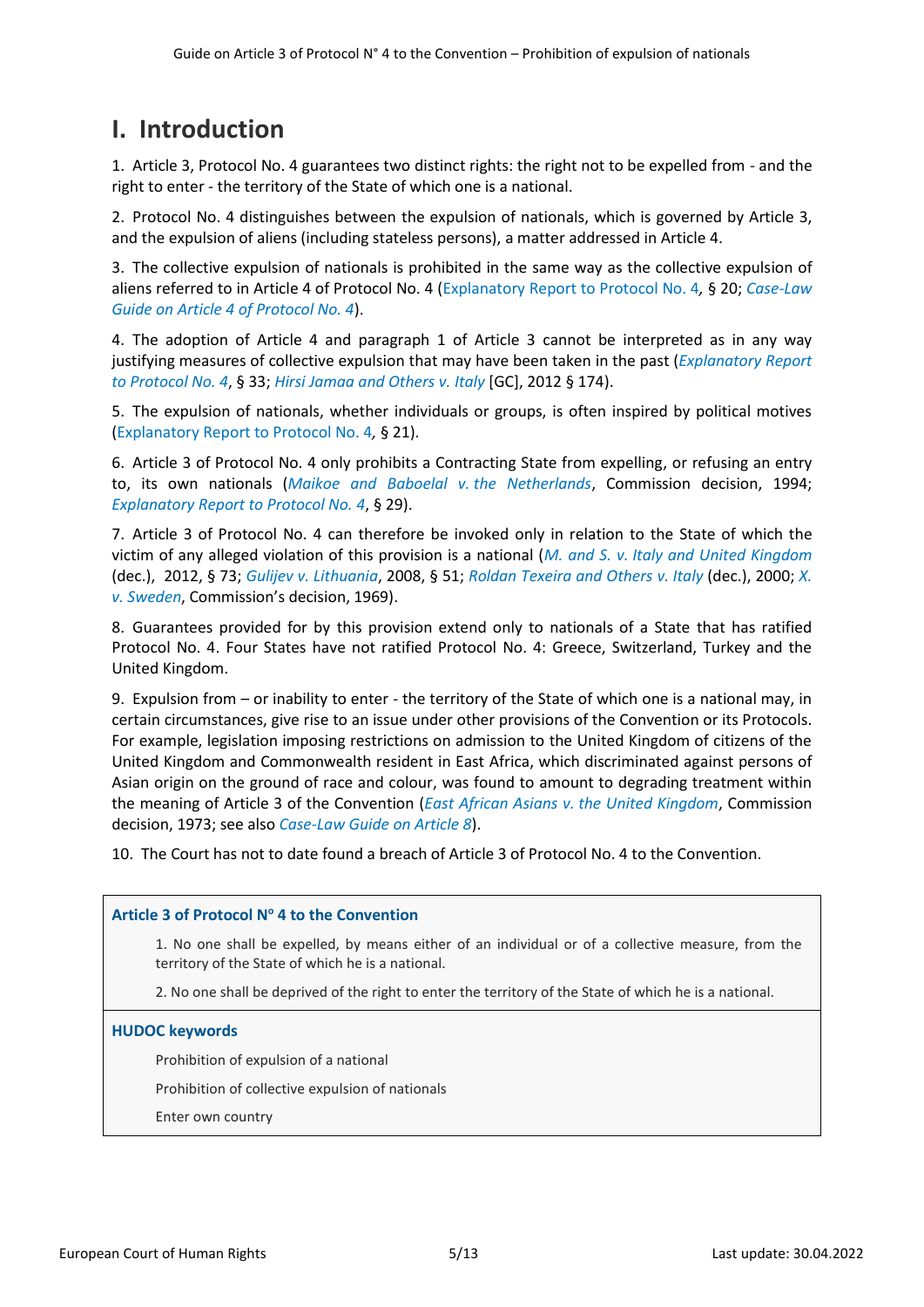# <span id="page-5-0"></span>**II. Personal scope of application: the definition of "nationals"**

11. Article 3 of Protocol No. 4 refers only to natural persons who are nationals of a State that has ratified Protocol No. 4, or who may at least claim to be so, on the basis of plausible arguments (*[Association "Regele Mihai"](http://hudoc.echr.coe.int/eng?i=001-26685) v. Romania* (dec.), 1995).

## <span id="page-5-1"></span>**A. Reference to national law**

12. For the purposes of Article 3 of Protocol No. 4, the applicant's "nationality" must be determined, in principle, by reference to national law (*[Slivenko and Others](http://hudoc.echr.coe.int/fre?i=001-22231) v. Latvia* (dec.) [GC], 2002, § 77; *Nagula v. [Estonia](http://hudoc.echr.coe.int/fre?i=001-71083)* (dec.), 2005; *[Fedorova and Others](http://hudoc.echr.coe.int/eng?i=001-44514) v. Latvia* (dec.), 2003; *[Shchukin and Others](http://hudoc.echr.coe.int/eng?i=001-100093) v. [Cyprus](http://hudoc.echr.coe.int/eng?i=001-100093)*, 2010, § 144).

13. Personal circumstances, such as birth on the territory of the respondent State, prolonged residence or the existence of strong family ties, are of no relevance for the purposes of establishing the applicant's nationality, including in the context of the dissolution/succession of States (*[Gribenko](http://hudoc.echr.coe.int/eng?i=001-44239)  [c. Latvia](http://hudoc.echr.coe.int/eng?i=001-44239)* (dec.), 2003; *Nagula v. [Estonia](http://hudoc.echr.coe.int/fre?i=001-71083)* (dec.), 2005; *[Shchukin and Others](http://hudoc.echr.coe.int/eng?i=001-100093) v. Cyprus*, 2010, § 145).

14. The burden is on the applicant to prove that he/she is, or may arguably claim to be, a national of the respondent State within the meaning of the domestic law of that State (*[Fedorova and Others](http://hudoc.echr.coe.int/eng?i=001-44514) v. [Latvia](http://hudoc.echr.coe.int/eng?i=001-44514)* (dec.), 2003; *Nagula v. [Estonia](http://hudoc.echr.coe.int/fre?i=001-71083)* (dec.), 2005), including by exhausting relevant domestic remedies (L. v. [Federal Republic of Germany,](https://hudoc.echr.coe.int/eng#{%22appno%22:[%2210564/83%22]}) Commission decision, 1984).

15. In the context of the right to enter the territory of a State, paragraph 2 of Article 3 of Protocol No. 4 does not relieve persons who wish to enter of the obligation to prove their nationality of the State concerned, if so required (*[Explanatory Report to Protocol No. 4](https://rm.coe.int/16800c92c0)*, § 26).

16. Where the domestic proceedings with a view to recognising one's citizenship of a given State or obtaining it through naturalisation are pending, this fact is insufficient to trigger the application of guarantees for which Article 3 of Protocol no. 4 provides (*L. v. [Federal Republic of Germany](https://hudoc.echr.coe.int/eng#{%22appno%22:[%2210564/83%22]})*, Commission decision, 1984; *S. v. [Federal Republic of Germany,](http://hudoc.echr.coe.int/eng?i=001-24305)* Commission decision, 1986).

## <span id="page-5-2"></span>**B. Denial or revocation of citizenship and link with Article 8**

17. Denial of citizenship for the sole purpose of expelling the applicant may raise an issue under Article 3 of Protocol No. 4. The existence of a causal link between the two decisions can create the presumption that the denial of citizenship was solely intended to make the expulsion possible. In such a situation, the Convention bodies examined whether this presumption was corroborated by the particular circumstances (*X v. [Federal Republic of Germany](http://hudoc.echr.coe.int/eng?i=001-27925)*, Commission decision, 1969).

18. Similarly, in some cases the revocation of citizenship followed by expulsion may raise potential problems under Article 3 of Protocol No. 4 (*[Naumov](http://hudoc.echr.coe.int/eng?i=001-68206) v. Albania* (dec.), 2005), especially where such decision is taken for the purpose of expelling the applicant (*[Explanatory Report to Protocol No. 4,](https://rm.coe.int/16800c92c0)* § 23).

19. The Court has also examined issues relating to the denial or revocation of citizenship under Article 8 of the Convention (*[Case-Law Guide on Article 8](https://www.echr.coe.int/Documents/Guide_Art_8_ENG.pdf)*; the *[Guide on Immigration](https://www.echr.coe.int/Documents/Guide_Immigration_ENG.pdf)*; *[Karassev](http://hudoc.echr.coe.int/eng?i=001-4592) v. [Finland](http://hudoc.echr.coe.int/eng?i=001-4592)* (dec.), 1999; *[Slivenko and Others](http://hudoc.echr.coe.int/eng?i=001-22231) v. Latvia* (dec.) [GC] 2002; *[Genovese](http://hudoc.echr.coe.int/eng?i=001-106785) v. Malta,* 2011, § 30; *[Ramadan](http://hudoc.echr.coe.int/eng?i=001-163820) v. Malta*, 2016, § 85-89; in the context of terrorism-related activities, see *K2 v. [the United](http://hudoc.echr.coe.int/eng?i=001-172143)  [Kingdom](http://hudoc.echr.coe.int/eng?i=001-172143)* (dec.), 2017, § 49-50 and *[Ghoumid and Others](http://hudoc.echr.coe.int/eng?i=001-203164) v. France*, 2020, § 43-44; see the *[Guide on](https://www.echr.coe.int/Documents/Guide_Terrorism_ENG.pdf)  [Terrorism](https://www.echr.coe.int/Documents/Guide_Terrorism_ENG.pdf)*).

20. The issue whether or not the applicant has an arguable right to acquire citizenship of a State must in principle be resolved by reference to the domestic law of that State (*[Fedorova and Others](http://hudoc.echr.coe.int/eng?i=001-44514)*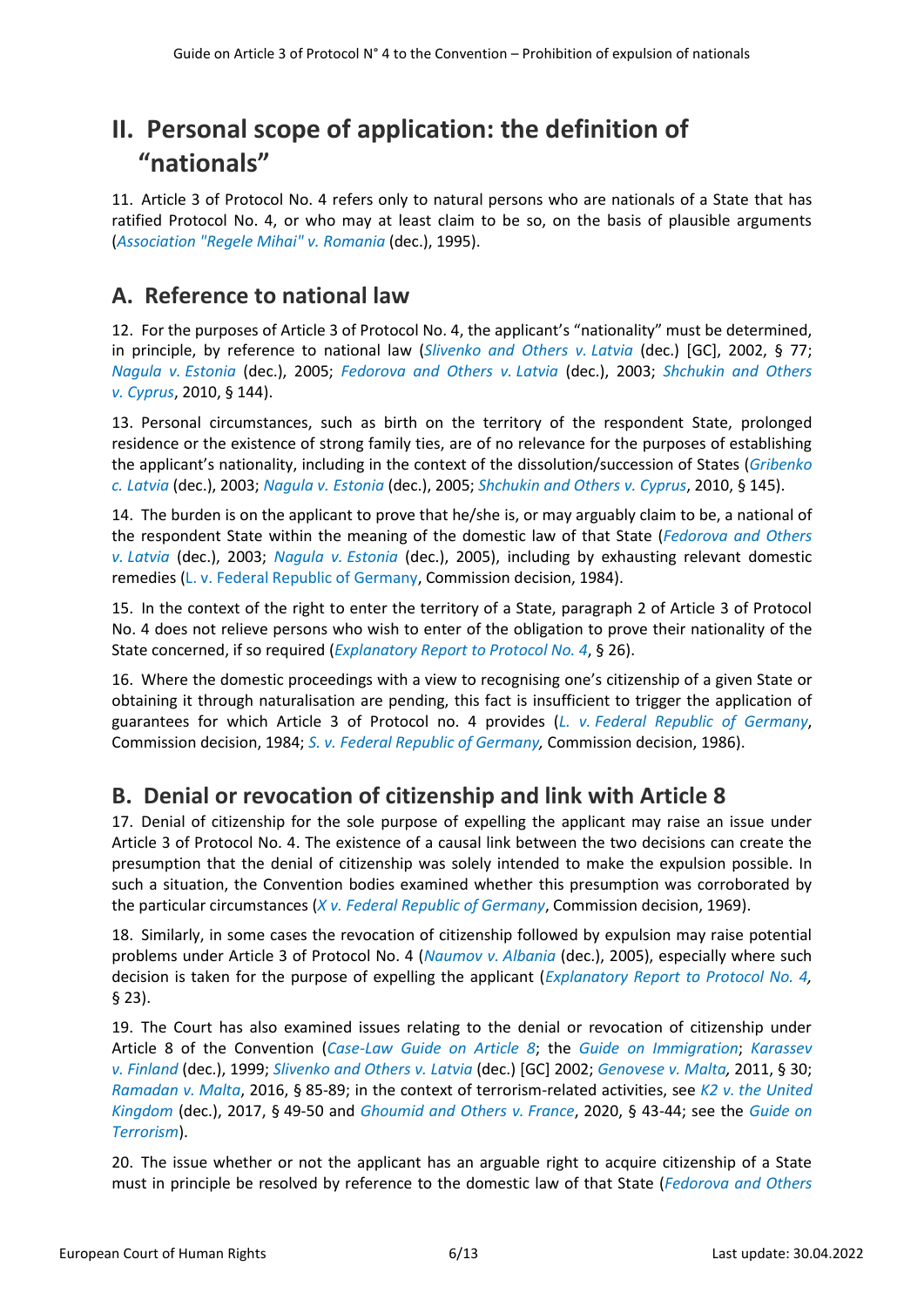*v. [Latvia](http://hudoc.echr.coe.int/eng?i=001-44514)* (dec.), 2003). Similarly, the question whether a person was denied a State's citizenship arbitrarily in a manner that might raise an issue under the Convention is to be determined with reference to the terms of the domestic law (*[Fehér and Dolník](http://hudoc.echr.coe.int/eng?i=001-121167) v. Slovakia* (dec.), 2013).

# <span id="page-6-0"></span>**III. Specific issues of territorial application**

## <span id="page-6-1"></span>**A. Overseas territories**

21. When applying Article 3 of Protocol No. 4, regard must be had to Article 5 of this Protocol.

22. Paragraph 1 of Article 5 allows the State to indicate the extent to which Protocol No. 4 shall apply to "such of the territories for the international relations of which it is responsible"<sup>1</sup>.

23. Paragraph 4 of Article 5 reads as follows:

"The territory of any State to which this Protocol applies by virtue of ratification or acceptance by that State, and each territory to which this Protocol is applied by virtue of a declaration by that State under this Article, shall be treated as separate territories for the purpose of the references in Articles 2 and 3 to the territory of a State."

24. In *[Piermont](http://hudoc.echr.coe.int/eng?i=001-57925) v. France*, 1995, by virtue of Article 5 § 4, French Polynesia was regarded as a separate territory, distinct from metropolitan France, for the purposes of the references to the territory of a State in Article 2 of Protocol No. 4 (*[Piermont](http://hudoc.echr.coe.int/eng?i=001-57925) v. France*, 1995, §§ 43-44).

## <span id="page-6-2"></span>**B. Territorial entity not recognised by the international community**

25. In *[Denizci and Others](http://hudoc.echr.coe.int/eng?i=001-59474) v. Cyprus*, 2001, the applicants, Cypriot nationals of Turkish origin, were expelled by the Cypriot police to the northern part of Cyprus, the "Turkish Republic of Northern Cyprus" under the effective control of Turkey. They complained that the expulsion was in breach of Article 3 of Protocol No. 4, given that the Republic of Cyprus could exercise authority and control in the southern part only. The Court observed that the applicants had not claimed that they had been expelled to the territory of another State. The Court further noted that the government of the Republic of Cyprus was the sole legitimate government of Cyprus – itself, bound to respect international standards in the field of the protection of human and minority rights. However, the Court considered it unnecessary to determine whether Article 3 applied and, if so, whether it had been complied with, having regard to its finding of a violation of Article 2 of Protocol No. 4 in respect of the monitoring of and restrictions on the applicants' movements between the northern part of the island and the south, and within the south (§§ 323, 410-411).

## <span id="page-6-3"></span>**IV. The notion of expulsion and scope of protection**

26. Article 3 of Protocol No. 4 secures absolute and unconditional freedom from expulsion of a national (*[Slivenko and Others](http://hudoc.echr.coe.int/fre?i=001-22231) v. Latvia* (dec.) [GC], 2002, § 77; *[Shchukin and Others](http://hudoc.echr.coe.int/eng?i=001-100093) v. Cyprus*, 2010, § 144). The wording of this provision does not provide for any exceptions or possibility to impose restrictions on this right.

<sup>1</sup> *Full list of reservations and declarations submitted to [the Secretary General of the Council of Europe in respect](https://www.coe.int/en/web/conventions/full-list/-/conventions/treaty/046/declarations?p_auth=1Gb2tzru)  [of Protocol No. 4](https://www.coe.int/en/web/conventions/full-list/-/conventions/treaty/046/declarations?p_auth=1Gb2tzru)*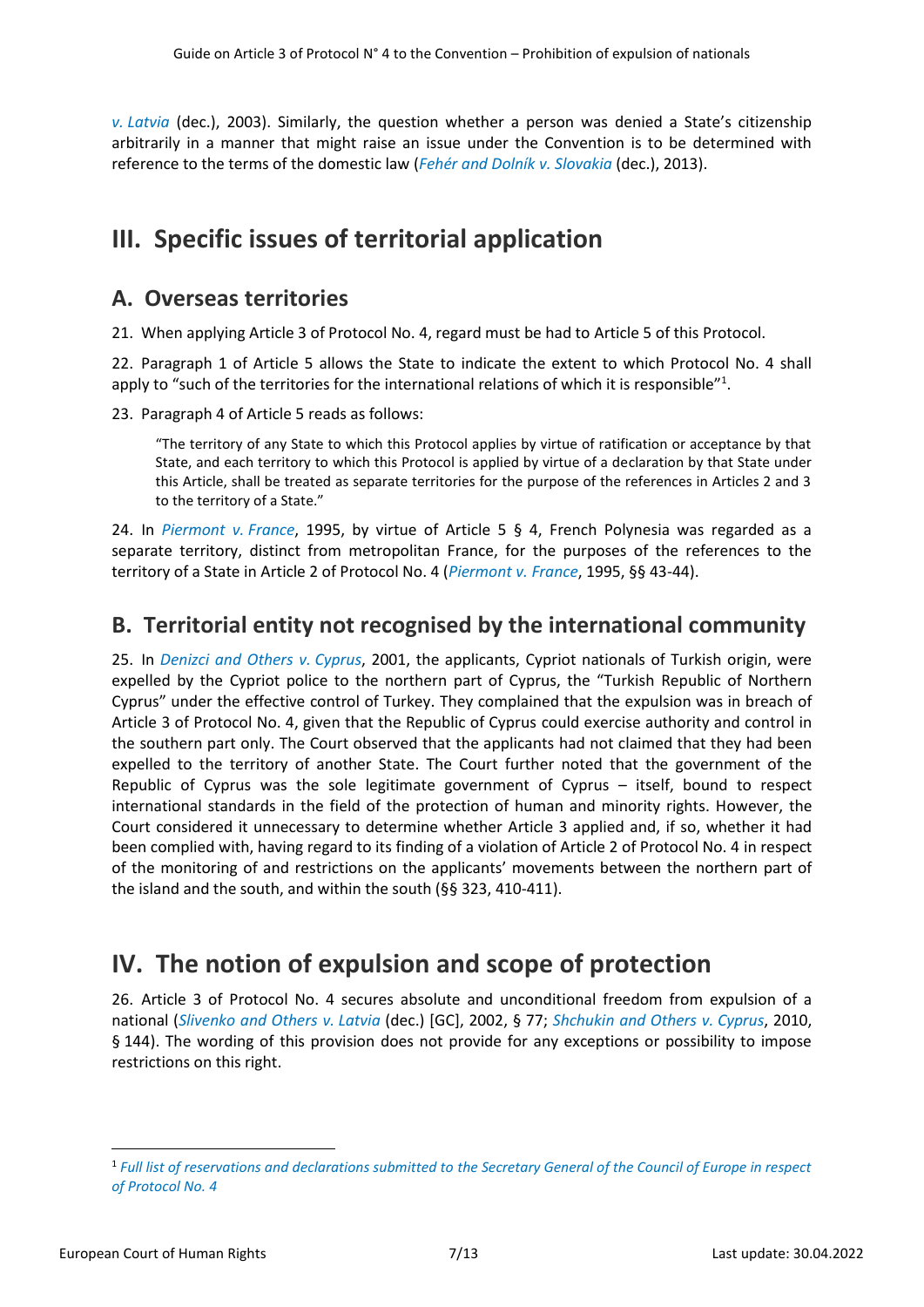27. According to the drafters of Protocol No. 4, an individual cannot invoke paragraph 1 of Article 3 in order to avoid certain obligations that are not contrary to the Convention, for example, obligations concerning military service (*[Explanatory Report to Protocol No. 4](https://rm.coe.int/16800c92c0)*, § 21).

28. Article 3 of Protocol no. 4 does not require that the proceedings with a view to obtaining or recognising citizenship of a given State should have any suspensive effect on the actual execution of the expulsion orders, as, unlike with regard to the complaints under Articles 2 and 3 of the Convention, there is no danger of irreparable damage. Where such proceedings result in a finding that the applicant in fact possesses the nationality of the respondent State, he/she will have the right to enter the territory of that State and will then be able to challenge the consequences of the expulsion (*L. v. [Federal Republic of Germany](https://hudoc.echr.coe.int/eng#{%22appno%22:[%2210564/83%22]})*, Commission decision, 1984).

29. The word "expulsion" should be interpreted "in the generic meaning in current use (to drive away from a place) (*[Explanatory Report to Protocol No. 4](https://rm.coe.int/16800c92c0)*, § 21; *[Hirsi Jamaa and Others](http://hudoc.echr.coe.int/eng?i=001-109231) v. Italy* [GC], 2012, § 174).

30. The term "expulsion" means that a person is obliged permanently to leave the territory of the State of which he is a national without being left the possibility of returning later (*A. B. v. [Poland](http://hudoc.echr.coe.int/eng?i=001-44112)* (dec.), 2003; *X v. Austria [and Germany](https://hudoc.echr.coe.int/eng#{"fulltext":["6189/73"],"documentcollectionid2":["GRANDCHAMBER","CHAMBER","DECISIONS"]})*, Commission decision, 1974).

31. The existence of an order for expulsion amounts to a continuing situation for the purposes of the examination under Article 3 § 1 of Protocol No. 4 (*X v. [Federal Republic of Germany](http://hudoc.echr.coe.int/eng?i=001-27925)*, Commission decision, 1969).

32. The following measures, not comprising any formal or substantive expulsion order against the individual concerned, do not amount to an "expulsion" within the meaning of Article 3 of Protocol No. 4:

- **■** a court order, in accordance with the Hague Convention on the Civil Aspect of International Child Abduction, to return a child to a country of which he/she is not a national, and fines imposed by bailiffs in an attempt to enforce this order (*A. B. v. [Poland](http://hudoc.echr.coe.int/eng?i=001-44112)* (dec.), 2003; *[Stetsykevych](http://hudoc.echr.coe.int/eng?i=001-158787) v. Ukraine* (dec.), 2015);
- **■** a residence ban against, or refusal to grant a residence permit to, a foreign spouse of the applicant (*[Schober c. Austria](http://hudoc.echr.coe.int/eng?i=001-4915)* (dec.), 1999; *Sadet v. [Romania](http://hudoc.echr.coe.int/eng?i=001-82543)* (dec.), 2007);
- **•** an expulsion order against a foreign parent of a minor child, resulting in the child having to leave the country of which he/she is a national and to accompany his/her parent abroad (*[Maikoe and Baboelal](http://hudoc.echr.coe.int/eng?i=001-2431) v. the Netherlands*, Commission decision, 1994);

33. Extradition, the transfer of a person from one jurisdiction to another for the purpose of his standing trial or for the execution of a sentence imposed upon him/her (*I.B. v. [The Federal Republic](http://hudoc.echr.coe.int/eng?i=001-3191)  [of Germany](http://hudoc.echr.coe.int/eng?i=001-3191)*, Commission decision, 1974; *X v. [Austria and Germany](https://hudoc.echr.coe.int/eng#{"fulltext":["6189/73"],"documentcollectionid2":["GRANDCHAMBER","CHAMBER","DECISIONS"]})*, Commission decision, 1974), is outside the scope of Article 3 of Protocol No. 4. Indeed, the right not to be extradited by the State of which one is a national is also not guaranteed by any other provision of the Convention or its Protocols (*I.B. v. [The Federal Republic of Germany](http://hudoc.echr.coe.int/eng?i=001-3191)*, Commission decision, 1974; *X v. [Austria and](https://hudoc.echr.coe.int/eng#{"fulltext":["6189/73"],"documentcollectionid2":["GRANDCHAMBER","CHAMBER","DECISIONS"]})  [Germany](https://hudoc.echr.coe.int/eng#{"fulltext":["6189/73"],"documentcollectionid2":["GRANDCHAMBER","CHAMBER","DECISIONS"]})*, Commission decision, 1974; *[Explanatory Report to Protocol No. 4](https://rm.coe.int/16800c92c0)*, § 21; for more detail regarding relevant principles concerning extradition, see *[Case-Law Guide on Article 8](https://www.echr.coe.int/Documents/Guide_Art_8_ENG.pdf)*; *[Case-Law](https://www.echr.coe.int/Documents/Guide_Art_2_ENG.pdf)  [Guide on Article 2](https://www.echr.coe.int/Documents/Guide_Art_2_ENG.pdf)*; the *[Guide on Immigration](https://www.echr.coe.int/Documents/Guide_Immigration_ENG.pdf)*).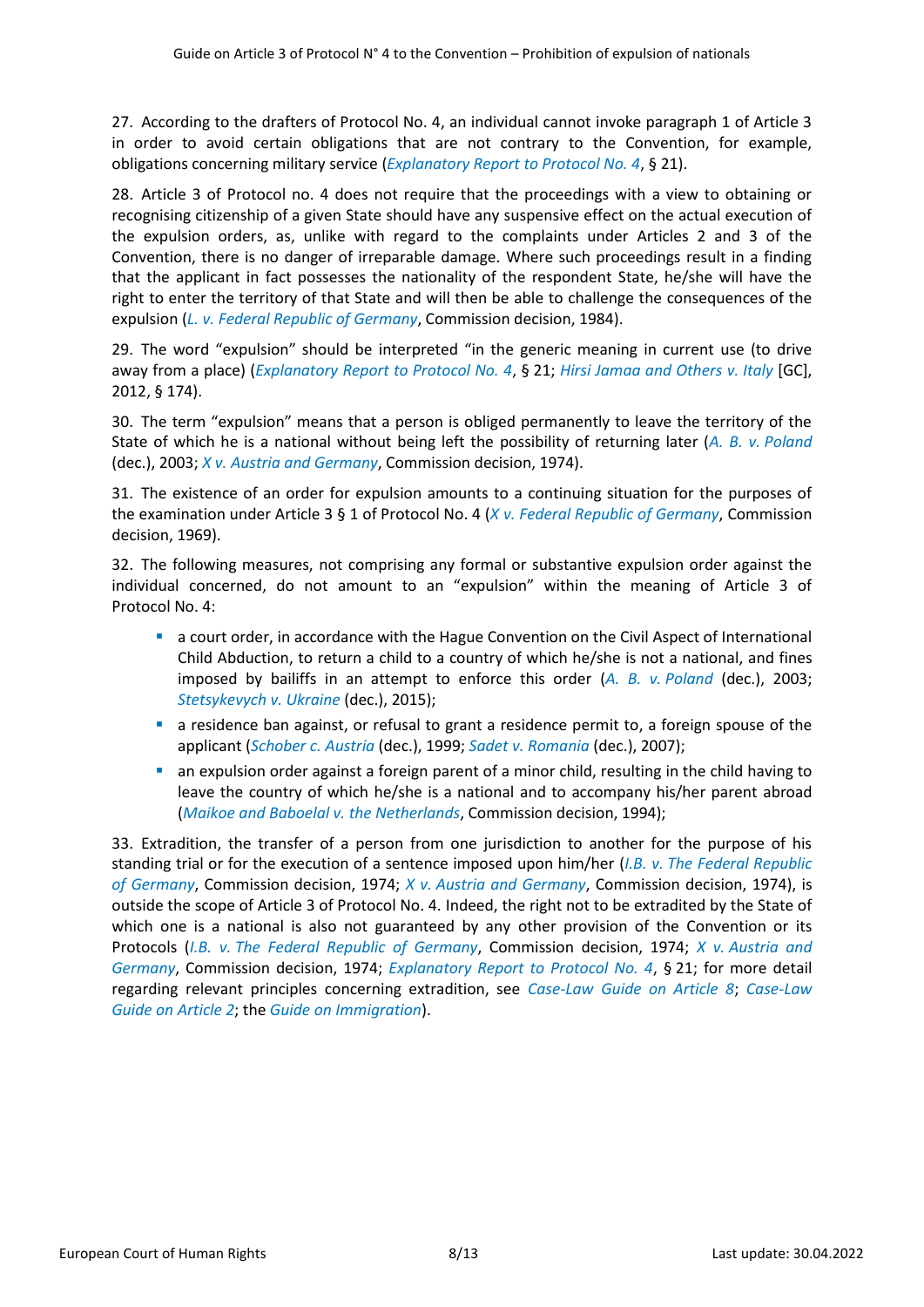# <span id="page-8-0"></span>**V. Right to enter one's own country**

## <span id="page-8-1"></span>**A. Limits of protection**

34. A State is not obliged to admit an individual who claims to be a national, unless he can make good his claim (*[Explanatory Report to Protocol No. 4](https://rm.coe.int/16800c92c0)*, § 26).

35. An individual's right to enter the territory of the State of which he is a national cannot be interpreted as conferring on him an absolute right to remain in that territory. For example, a criminal who, having been extradited by the State of which he is a national, then escapes from prison in another State, will not have an unconditional right to seek refuge in his own country. Similarly, a soldier serving on the territory of a State other than that of which he is a national, will not have a right to repatriation to his own country (*[Explanatory Report to Protocol No. 4](https://rm.coe.int/16800c92c0)*, § 28).

36. Temporary measures such as quarantine should not be interpreted as a refusal of entry (*[Explanatory Report to Protocol No. 4](https://rm.coe.int/16800c92c0)*, § 26).

37. Article 3 § 2 of Protocol No. 4 does not relate to measures that affect an applicant's desire to enter a country, but rather to actual deprivations, which may be more or less formal, of an individual's right to enter the country of which he/she is a national (*C.B. v. [Germany](http://hudoc.echr.coe.int/eng?i=001-2601)*, Commission decision, 1994).

38. Where an applicant decides not to return to the country of which he/she is a national in order to avoid being arrested and confronting the justice system, such situation represents a personal choice not to make use of the right guaranteed by Article 3 § 2 of Protocol No. 4 and, thus, does not amount to a deprivation of that right within the meaning of this provision. In other words, the mere existence of an arrest warrant in the applicant's name does not raise an issue under this provision (*E.M.B. v. [Romania](http://hudoc.echr.coe.int/eng?i=001-101154)* (dec.), 2010, §§ 32-34 and 48-49; *C.B. v. [Germany](http://hudoc.echr.coe.int/eng?i=001-2601)*, Commission decision, 1994).

39. The right of a person to enter the territory of the State of which he or she is a national, is not, by its very nature, open to being exercised by third parties (*[Association "Regele Mihai"](http://hudoc.echr.coe.int/eng?i=001-26685) v. Romania* (dec.), 1995).

## <span id="page-8-2"></span>**B. Failure to issue travel documents**

40. The authorities' refusal to issue the applicant with a passport does not raise an issue under Article 3 § 2 of Protocol No. 4, in so far as it does not affect the applicant's ability to enter his own country (*[Marangos](http://hudoc.echr.coe.int/eng?i=001-3703) v. Cyprus*, Commission decision, 1997).

41. In *[Momcilovic](http://hudoc.echr.coe.int/eng?i=001-22641) v. Croatia* (dec.), 2002, the Court examined a particular context concerning an applicant's return to his own country namely, following independence and the applicant having spent several years abroad due to the armed conflict which had taken place in Croatia. The authorities' prolonged failure to issue the applicant with the identification documents was not found to infringe his right to enter the territory of his own country: the applicant had in fact been able to do so without those documents. The unlawfulness of such entry had no bearing on the Court's conclusion, as the applicant had not been prosecuted on this ground.

## <span id="page-8-3"></span>**C. Cases concerning members of royal houses**

42. In *[Association "Regele Mihai"](http://hudoc.echr.coe.int/eng?i=001-26685) v. Romania* (dec.), 1995, the applicant association, which campaigned for the former king of Romania to be allowed to enter the country, did not have standing to lodge a complaint under Article 3 § 2 of Protocol No. 4 in its own name. Nor was it found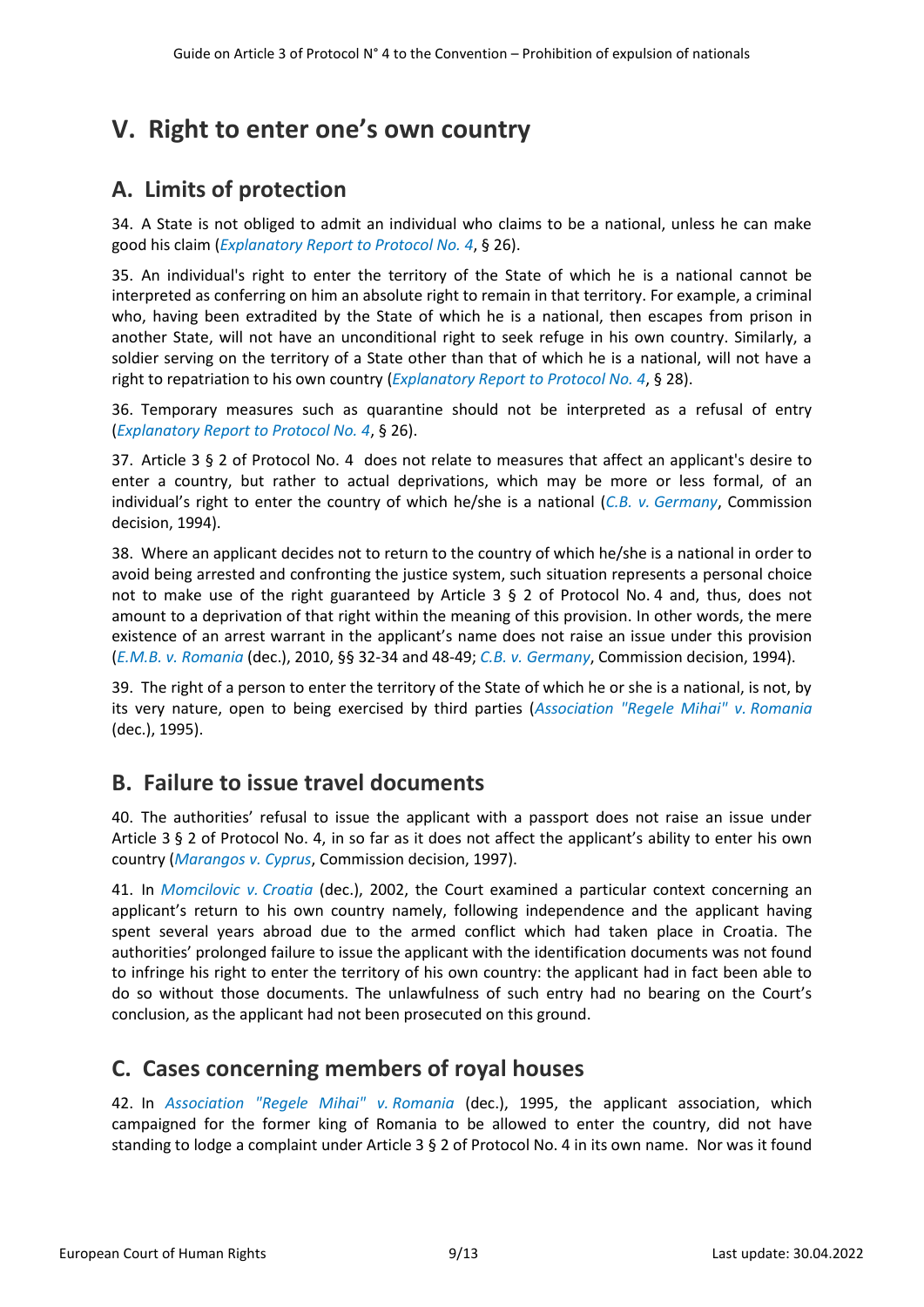to have a corresponding right to be able to accept into the territory of the State the persons referred to in this provision.

43. In *[Victor-Emmanuel De Savoie](http://hudoc.echr.coe.int/eng?i=001-32564) v. Italy* (dec), 2001, the Court declared admissible the complaint lodged by the head of the House of Savoy in respect of the constitutional provision prohibiting male descendants of the last king of Italy from entering and staying in the country. When depositing the instrument ratifying Protocol No. 4, the Italian Government expressed a reservation, specifying that Article 3 § 2 could not prevent the application of the impugned constitutional prohibition. The case was eventually struck out, since the said provision had in the meantime been repealed, the respondent Government had withdrawn their reservation and the applicant could eventually enter Italy (*[Victor-Emmanuel De Savoie](http://hudoc.echr.coe.int/eng?i=001-65609) v. Italy* (striking out), 2003).

44. In *[Habsburg-Lothringen](http://hudoc.echr.coe.int/eng?i=001-1149) v. Austria*, Commission decision, 1989, the applicants, descendants of the last Emperor of Austria, complained that, by virtue of a law, they were banished from the country if and to the extent that they did not expressly renounce their membership of their royal House and all sovereign rights emanating therefrom. When signing Protocol No. 4, Austria made a reservation to the effect that this Protocol shall not apply to the provisions of the law in issue. The Commission rejected the applicants' complaint as incompatible *ratione materiae* with the provisions of the Convention and its Protocols, finding that the reservation was sufficiently precise.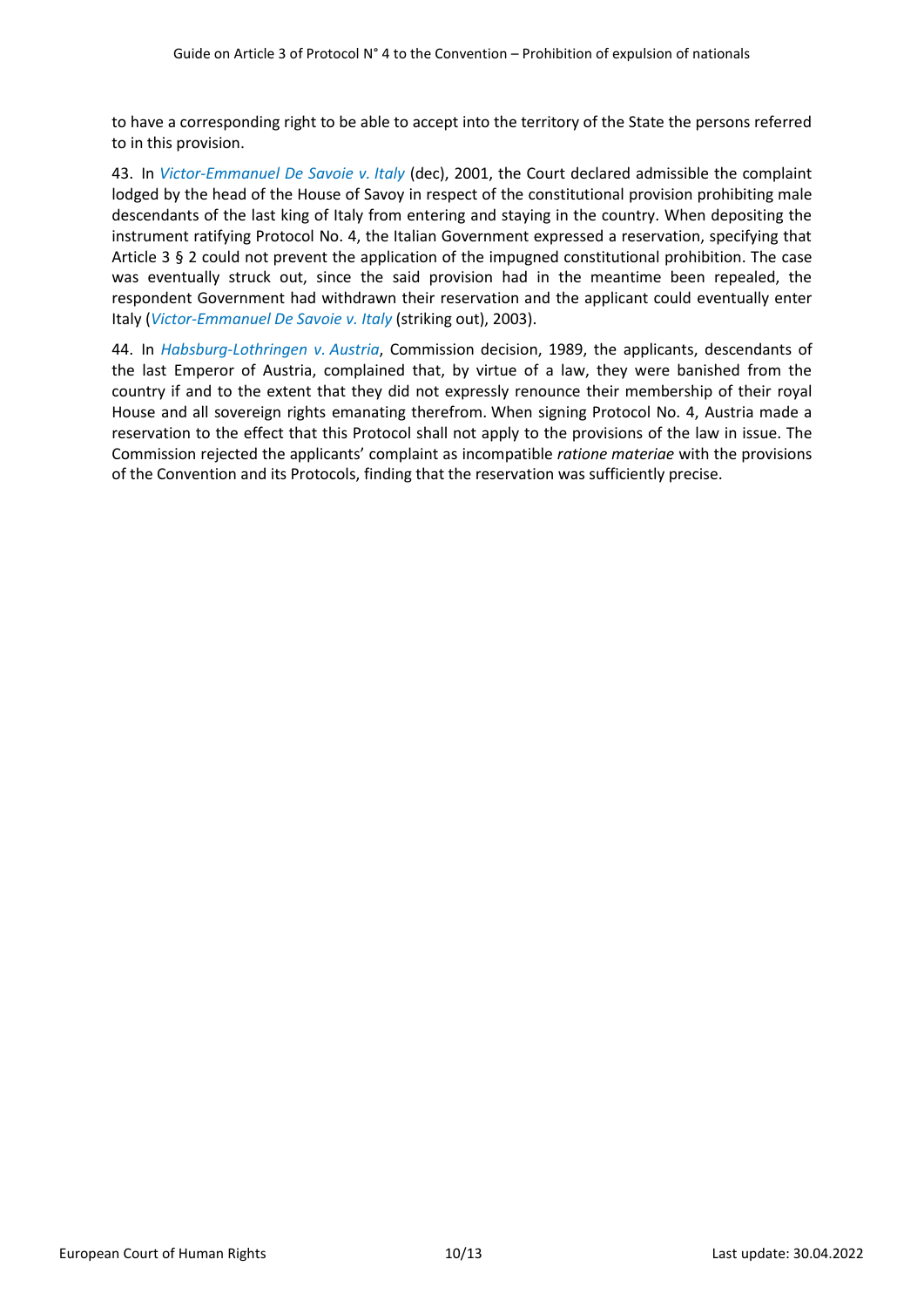# **List of cited cases**

<span id="page-10-0"></span>The case-law cited in this Guide refers to judgments or decisions delivered by the Court and to decisions or reports of the European Commission of Human Rights ("the Commission").

Unless otherwise indicated, all references are to a judgment on the merits delivered by a Chamber of the Court. The abbreviation "(dec.)" indicates that the citation is of a decision of the Court and "[GC]" that the case was heard by the Grand Chamber.

Chamber judgments that are not final within the meaning of Article 44 of the Convention are marked with an asterisk in the list below. Article 44 § 2 of the Convention provides: "The judgment of a Chamber shall become final (a) when the parties declare that they will not request that the case be referred to the Grand Chamber; or (b) three months after the date of the judgment, if reference of the case to the Grand Chamber has not been requested; or (c) when the panel of the Grand Chamber rejects the request to refer under Article 43". In cases where a request for referral is accepted by the Grand Chamber panel, the Chamber judgment does not become final and thus has no legal effect; it is the subsequent Grand Chamber judgment that becomes final.

The hyperlinks to the cases cited in the electronic version of the Guide are directed to the HUDOC database (*[http://hudoc.echr.coe.int](http://hudoc.echr.coe.int/)*) which provides access to the case-law of the Court (Grand Chamber, Chamber and Committee judgments and decisions, communicated cases, advisory opinions and legal summaries from the Case-Law Information Note), and of the Commission (decisions and reports) and to the resolutions of the Committee of Ministers.

The Court delivers its judgments and decisions in English and/or French, its two official languages. HUDOC also contains translations of many important cases into more than thirty non-official languages, and links to around one hundred online case-law collections produced by third parties. All the language versions available for cited cases are accessible via the 'Language versions' tab in the *[HUDOC](https://hudoc.echr.coe.int/fre)* database, a tab which can be found after clicking on the case hyperlink.

*A. B. v. [Poland](http://hudoc.echr.coe.int/eng?i=001-44112)* (dec.), no. 33878/96, 13 March 2003 *[Association "Regele Mihai"](http://hudoc.echr.coe.int/eng?i=001-26685) v. Romania*, Commission decision, no. 26916/95, 4 September 1995

**—A—**

## **—C—**

*C.B. v. [Germany](http://hudoc.echr.coe.int/eng?i=001-2601)*, Commission decision, no. 22012/93, 11 January 1994

### **—D—**

*[Denizci and Others](http://hudoc.echr.coe.int/eng?i=001-59474) v. Cyprus*, nos. 25316/94 and 6 others, ECHR 2001-V

#### **—E—**

*E.M.B. v. [Romania](http://hudoc.echr.coe.int/eng?i=001-101154)* (dec.), no. 4488/03, 28 September 2010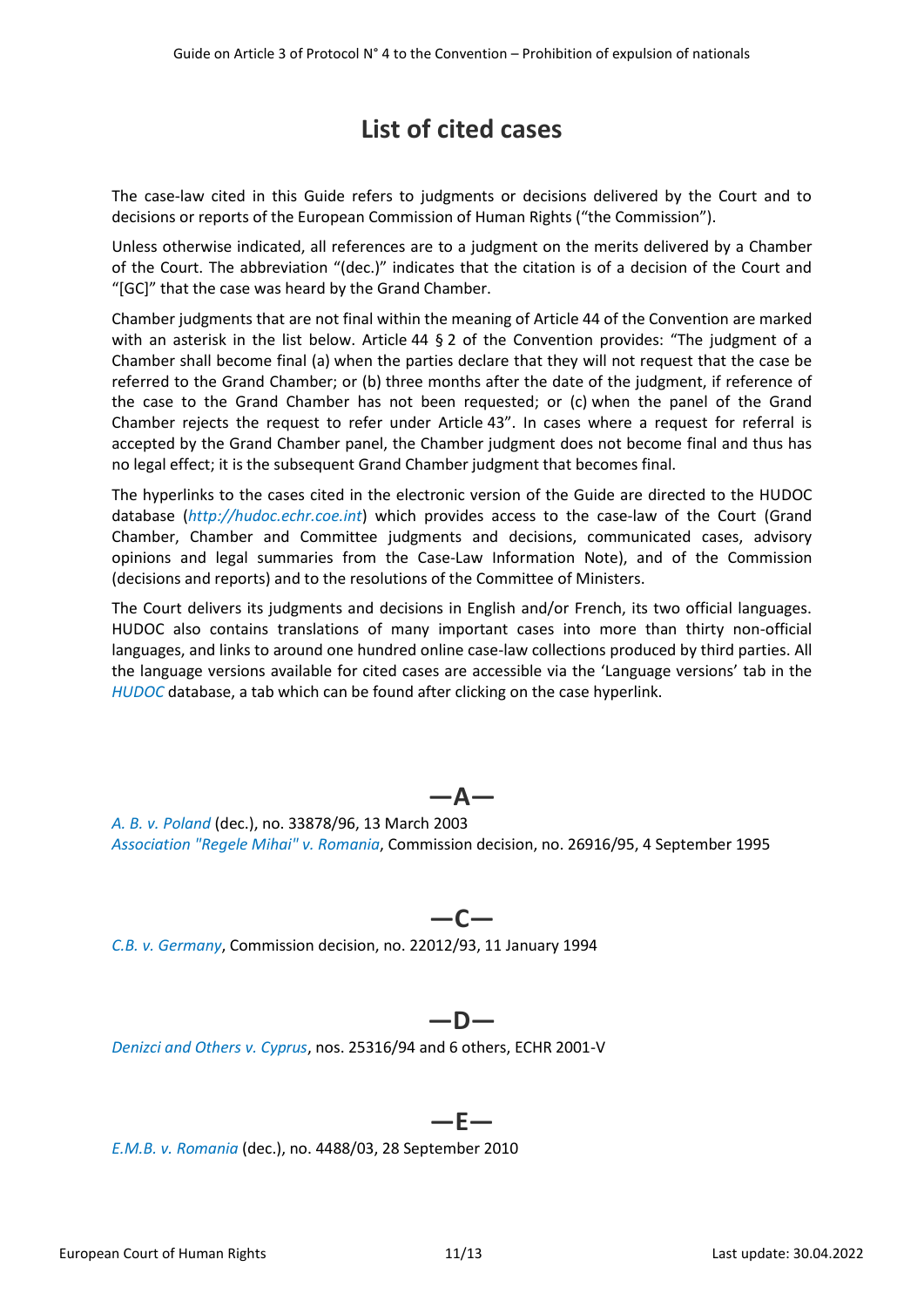*East African Asians v. [the United Kingdom](http://hudoc.echr.coe.int/eng?i=001-73658)*, Commission decision, nos. 4403/70 4404/70 4405/70..., 14 December 1973

#### **—F—**

**—G—**

*[Fedorova and Others](http://hudoc.echr.coe.int/eng?i=001-44514) v. Latvia* (dec.), n° 69405/01, 9 October 2003 *[Fehér and Dolník](http://hudoc.echr.coe.int/eng?i=001-121167) v. Slovakia* (dec.), nos. 14927/12 and 30415/12, 21 May 2013

#### *[Genovese](http://hudoc.echr.coe.int/eng?i=001-106785) v. Malta,* no. 53124/09, 11 October 2011 *[Ghoumid and Others](http://hudoc.echr.coe.int/eng?i=001-203164) v. France*, nos. 52273/16 and 4 others, 25 June 2020 *[Gribenko c. Latvia](http://hudoc.echr.coe.int/eng?i=001-44239)* (dec.), no. 76878/01, 15 May 2003 *Gulijev v. [Lithuania](http://hudoc.echr.coe.int/eng?i=001-90270)*, no. 10425/03, 16 December 2008

*[Habsburg-Lothringen](http://hudoc.echr.coe.int/eng?i=001-1149) v. Austria*, Commission decision, no. 15344/89, 14 December 1989 *[Hirsi Jamaa and Others](http://hudoc.echr.coe.int/eng?i=001-109231) v. Italy* [GC], no. 27765/09, ECHR 2012

#### **—I—**

**—K—**

**—H—**

*I.B. v. [The Federal Republic of Germany](http://hudoc.echr.coe.int/eng?i=001-3191)*, Commission decision, no. 6242/73, 24 May 1974

*K2 v. [the United Kingdom](http://hudoc.echr.coe.int/eng?i=001-172143)* (dec.), no. 42387/13, 7 February 2017 *[Karassev v.](http://hudoc.echr.coe.int/eng?i=001-4592) Finland* (dec.), no. 31414/96, 12 January 1999

#### *L. v. [Federal Republic of Germany](https://hudoc.echr.coe.int/eng#{%22appno%22:[%2210564/83%22]})*, Commission decision, no. 10564/83, 10 December 1984

#### **—M—**

**—L—**

*M. and S. v. [Italy and United Kingdom](http://hudoc.echr.coe.int/eng?i=001-110195)* (dec.), no. 2584/11, 13 March 2012 *[Maikoe and Baboelal](http://hudoc.echr.coe.int/eng?i=001-2431) v. the Netherlands*, no. 22791/93, Commission decision, 30 November 1994 *[Marangos](http://hudoc.echr.coe.int/eng?i=001-3703) v. Cyprus*, no. 31106/96, Commission decision, 20 May 1997 *[Momcilovic](http://hudoc.echr.coe.int/eng?i=001-22641) v. Croatia* (dec.), no. 59138/00, 29 August 2002

#### **—N—**

*Nagula v. [Estonia](http://hudoc.echr.coe.int/fre?i=001-71083)* (dec.), no. 39203/02, 25 October 2005 *[Naumov](http://hudoc.echr.coe.int/eng?i=001-68206) v. Albania* (dec.), no. 10513/03, 4 January 2005